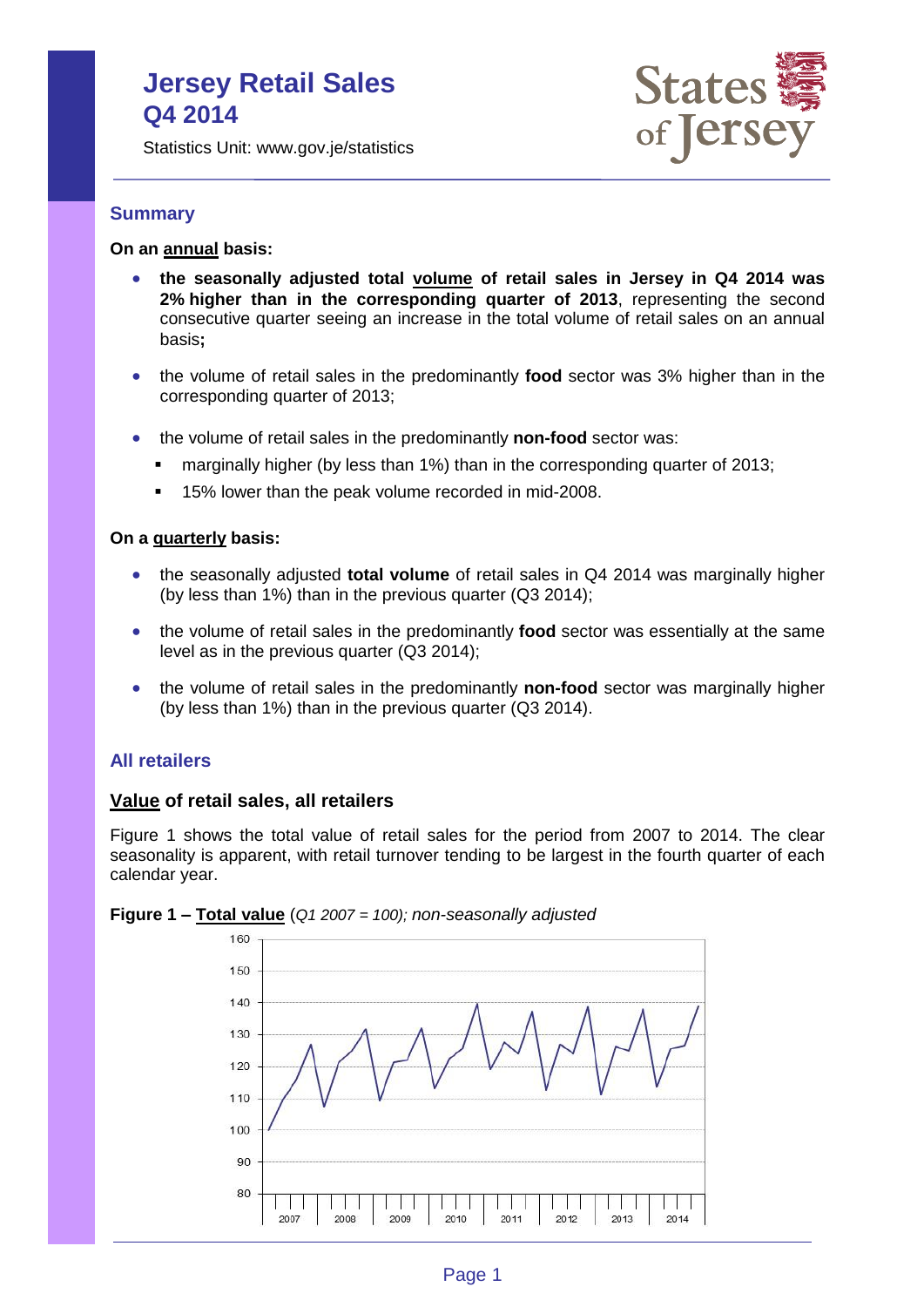Comparing the value of retail sales in a given quarter with that of the corresponding quarter in the previous year, for each quarter since mid-2012 the total value of retail sales has been essentially flat on an annual basis, with annual percentage changes of between -1% and +1% (see Figure 2).

The seasonally adjusted total value of retail sales in the latest quarter (Q4 2014) was at essentially the same level as in the corresponding quarter of 2013.



**Figure 2 – Total Value: annual percentage change**; *seasonally adjusted*

The total value of retail sales in Jersey in calendar year 2014 (excluding the motor trades see Notes) was approximately £720 million.

### **Volume of retail sales, all retailers**

 $\overline{a}$ 

The volume index series<sup>1</sup> is derived from the value series by use of deflators<sup>2</sup> which remove the effect of price changes. The seasonally adjusted total volume index (from which seasonal and calendar effects are removed) is shown in Figure 3a.

For a two-year period from Q2 2012 to Q2 2014 the seasonally adjusted total volume of retail sales underwent a downward trend at a rate of approximately -1% per annum (see Figure 3a).



**Figure 3a – Total Volume**; (*Q1 2007 = 100); seasonally adjusted*

<sup>&</sup>lt;sup>1</sup> A volume index is an average of the proportionate changes in the quantities of a specified set of goods between two periods of time.

<sup>&</sup>lt;sup>2</sup> The deflators used are a weighted combination of the relevant section level indices of the Retail Prices Index (RPI). Following the recent methodological changes incorporated in the Retail Sales publication produced by the UK Office for National Statistics, the price deflators applied are harmonic means of the corresponding RPI section indices.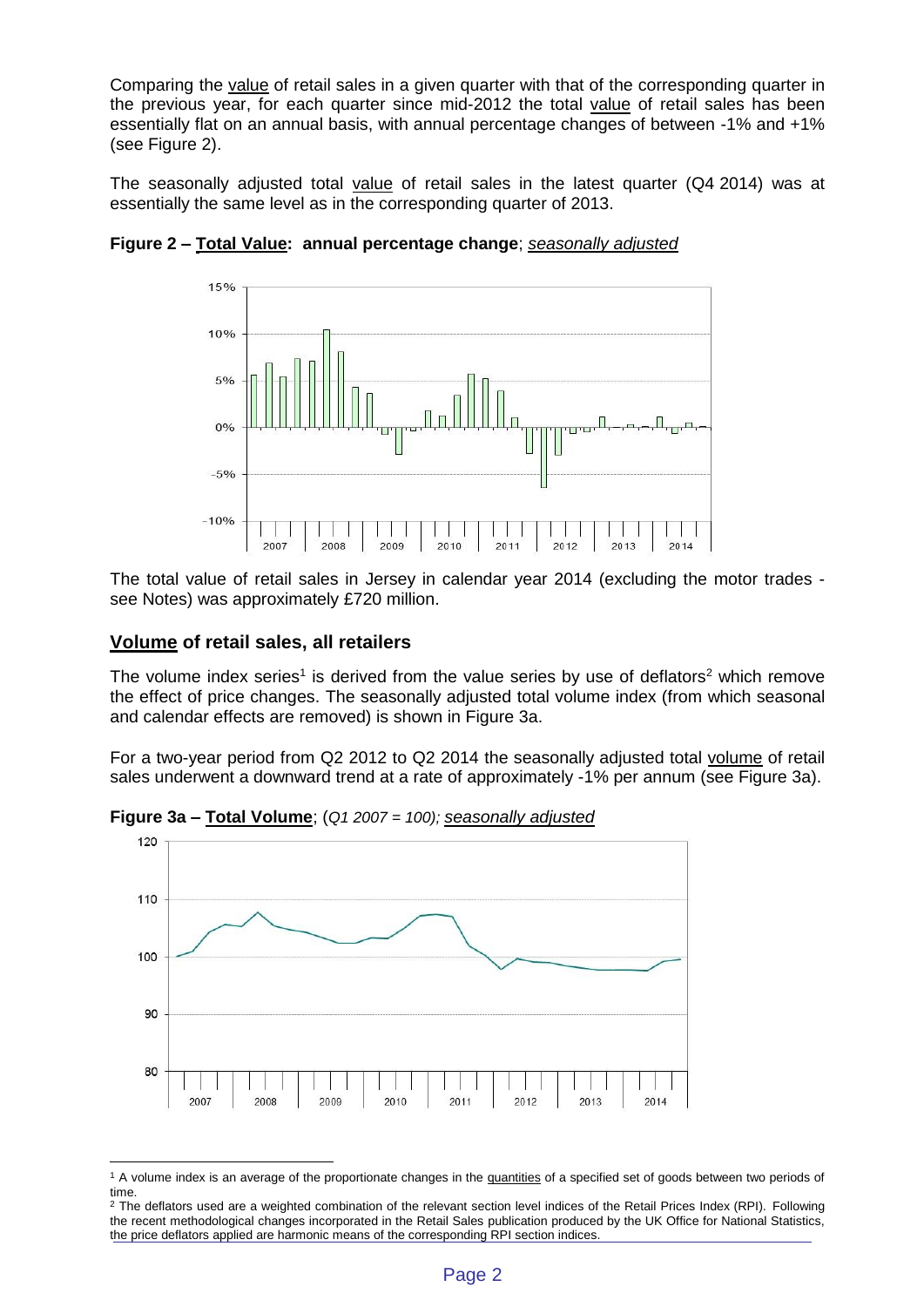On an annual basis, the total volume of retail sales in the latest quarter (Q4 2014) was 2% higher than in the corresponding quarter of 2013 (see Figure 3b), representing the second consecutive quarter seeing an increase in the total volume of retail sales on an annual basis.

15% 10% 5%  $0%$  $-5%$  $-10%$  $-15%$ 2007 2008 2009 2010 2011 2012 2013 2014

**Figure 3b – Total Volume: annual percentage change**; *seasonally adjusted*

On a quarterly basis, the total volume of retail sales in the latest quarter was marginally higher (by less than 1%) than in the previous quarter (Q3 2014) - see Appendix Table A1.

# **Sector summaries**

The "Predominantly food" sector is comprised of supermarkets, convenience stores and other small food stores. The "Predominantly non-food" sector is comprised of three sub-categories: Household goods; Textiles, clothing and footwear; and Non-food specialised stores. The survey returns within each sub-category are analysed separately and then aggregated to produce value and volume estimates for each sector.

# **Value of retail sales (seasonally adjusted)**

The total value of retail sales in predominantly **food** stores saw annual rates of increase of between 3% and 10% during the four-year period from mid-2007 to mid-2011, whilst the subsequent three-year period to mid-2014 recorded smaller annual rates of increase (see Figure 4a). The total value of retail sales in this sector in the latest quarter, Q4 2014, was 4% higher than a year earlier, Q4 2013.



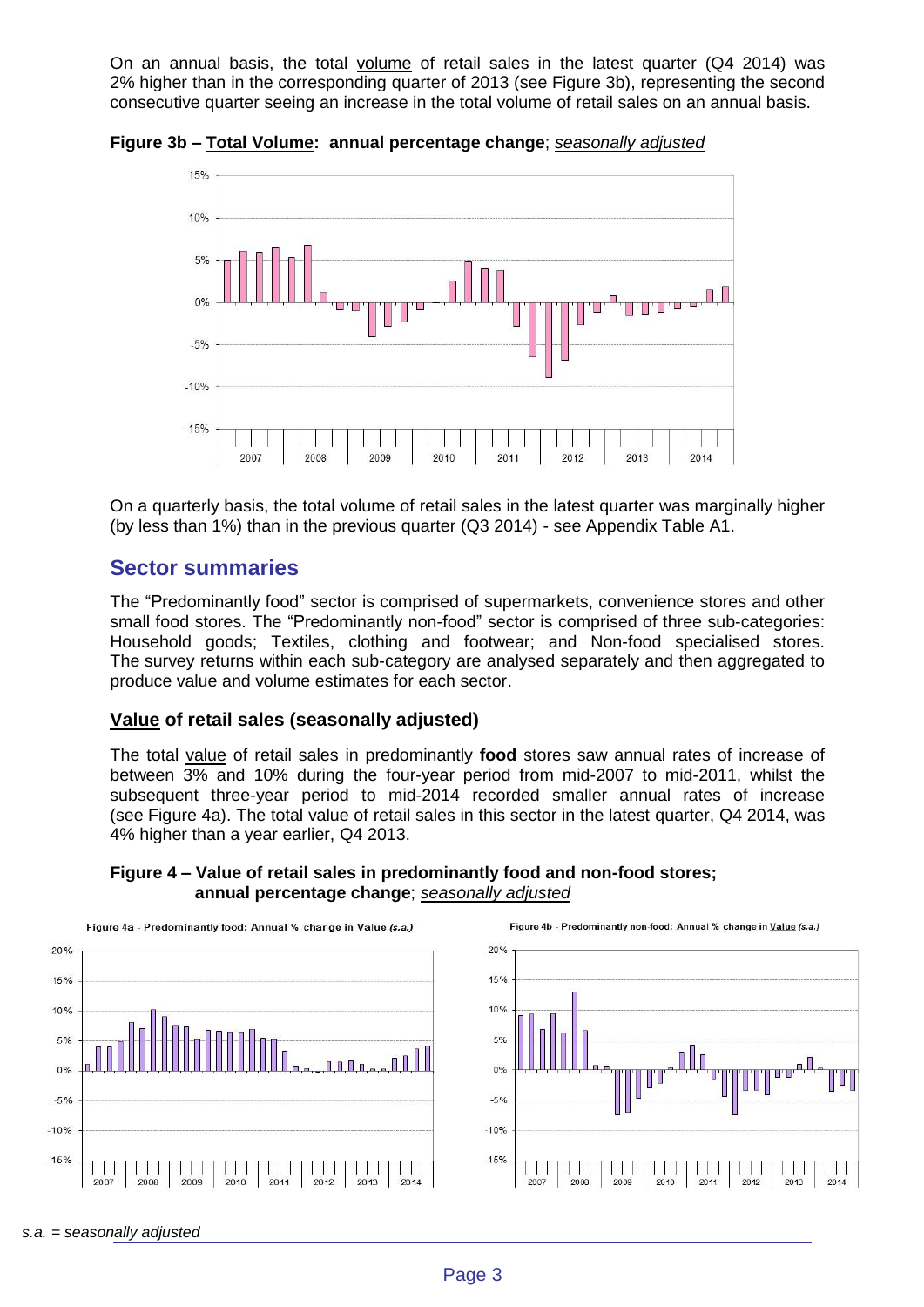The predominantly **non-food** sector recorded falls in the total value of retail sales on an annual basis during the two-year period from mid-2011 to mid-2013; this period was followed by three quarters of small annual increases. The total value of retail sales in this sector in each of the three latest quarters (Q2 2014 to Q4 2014) has been around 3% to 4% lower than in the corresponding quarters of 2013.

# **Volume of retail sales (seasonally adjusted)**

On a quarterly basis, the total volume of retail sales in predominantly **food** stores in Q4 2014 was essentially at the same level as in the previous quarter, Q3 2014 (Figure 5a and Appendix Table A1). On an annual basis, the total volume of retail sales in predominantly **food** stores was 3% higher than in the corresponding quarter of 2013 (see Figure 6a).

# **Figure 5 – Volume indices of retail sales in predominantly food and non-food stores;** *seasonally adjusted*



On a quarterly basis, the total volume of retail sales in predominantly **non-food** stores in Q4 2014 was marginally higher (by less than 1%) than in the previous quarter, Q3 2014 (see Figure 5b).

# **Figure 6 – Volume of retail sales in predominantly food and non-food stores; annual percentage change**; *seasonally adjusted*



#### *s.a. = seasonally adjusted*

On an annual basis, the total volume of retail sales in predominantly **non-food** stores in Q4 2014 was marginally higher (by less than 1%) than a year earlier (see Figure 6b). The total volume of retail sales in this sector in the latest quarter was 15% lower than the peak volume recorded more than six years previously, in Q2 2008 (see Figure 5b).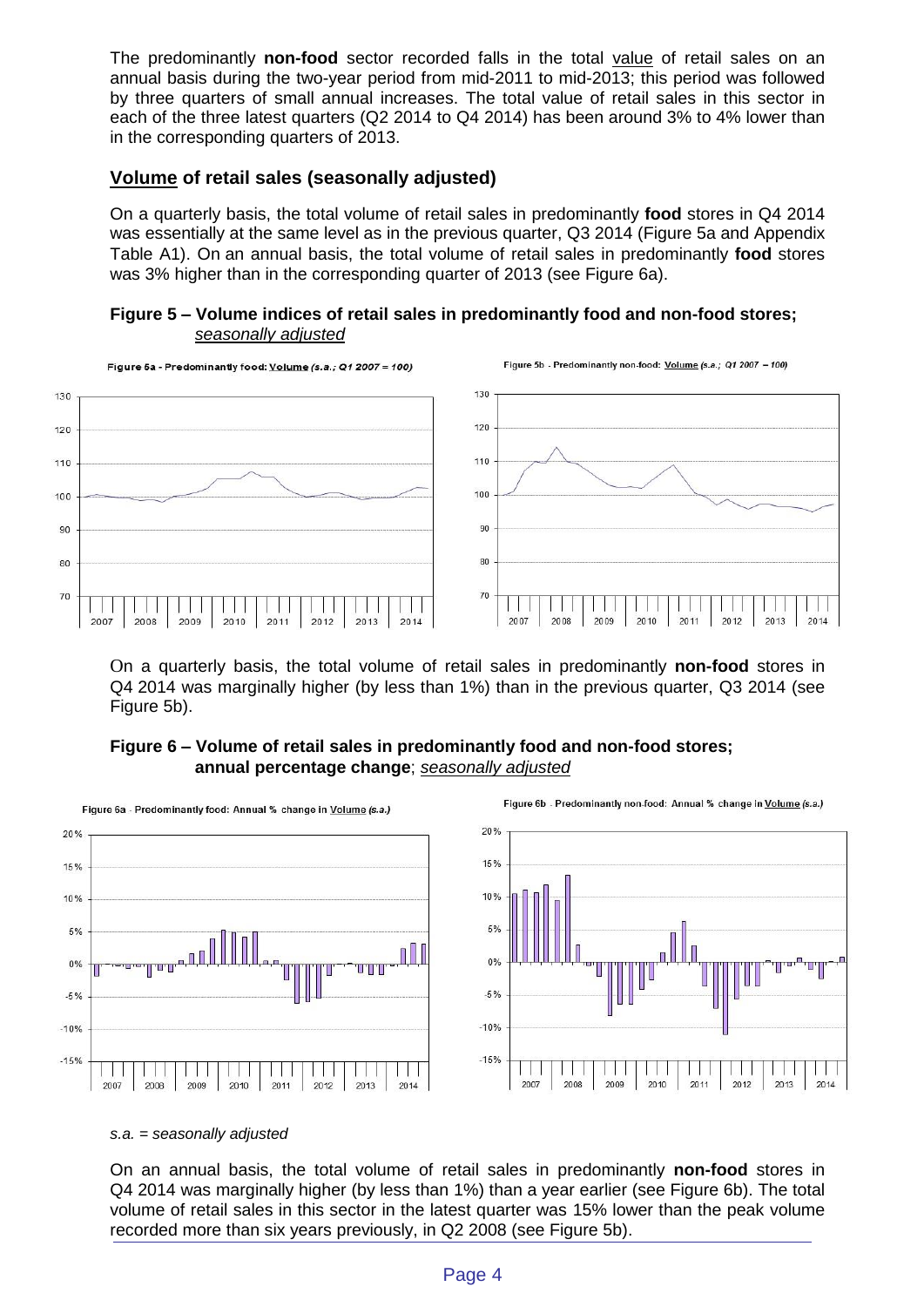# **Appendix**

|            | <b>Value Non-Seasonally Adjusted</b> |                       |                           | <b>Value Seasonally Adjusted</b> |                       |                           | <b>Volume Seasonally Adjusted</b> |                       |                           |
|------------|--------------------------------------|-----------------------|---------------------------|----------------------------------|-----------------------|---------------------------|-----------------------------------|-----------------------|---------------------------|
|            | All<br>Retail                        | Predominantly<br>Food | Predominantly<br>Non-Food | All<br>Retail                    | Predominantly<br>Food | Predominantly<br>Non-Food | All<br><b>Retail</b>              | Predominantly<br>Food | Predominantly<br>Non-Food |
| Q1 2006    | 94.5                                 | 98.3                  | 91.6                      | 94.7                             | 98.9                  | 91.6                      | 95.3                              | 101.8                 | 90.5                      |
| Q2 2006    | 102.8                                | 105.4                 | 100.9                     | 94.4                             | 98.5                  | 91.4                      | 95.1                              | 100.7                 | 90.9                      |
| Q3 2006    | 109.8                                | 106.5                 | 112.2                     | 98.2                             | 99.1                  | 97.5                      | 98.4                              | 100.4                 | 96.9                      |
| Q4 2006    | 117.9                                | 105.8                 | 127.0                     | 99.1                             | 99.8                  | 98.5                      | 99.2                              | 100.3                 | 98.3                      |
| Q1 2007    | 100.0                                | 100.0                 | 100.0                     | 100.0                            | 100.0                 | 100.0                     | 100.0                             | 100.0                 | 100.0                     |
| Q2 2007    | 109.8                                | 109.3                 | 110.2                     | 100.9                            | 102.4                 | 99.9                      | 100.9                             | 100.8                 | 101.0                     |
| Q3 2007    | 115.8                                | 110.4                 | 119.8                     | 103.6                            | 103.0                 | 104.1                     | 104.2                             | 100.2                 | 107.2                     |
| Q4 2007    | 127.0                                | 111.1                 | 138.8                     | 106.4                            | 104.7                 | 107.8                     | 105.6                             | 99.7                  | 109.9                     |
| Q1 2008    | 107.3                                | 108.7                 | 106.2                     | 107.1                            | 108.1                 | 106.3                     | 105.3                             | 99.7                  | 109.5                     |
| Q2 2008    | 121.1                                | 116.4                 | 124.6                     | 111.5                            | 109.6                 | 112.9                     | 107.7                             | 98.8                  | 114.4                     |
| Q3 2008    | 124.9                                | 121.2                 | 127.7                     | 112.0                            | 113.5                 | 111.0                     | 105.4                             | 99.2                  | 110.0                     |
| Q4 2008    | 131.9                                | 120.3                 | 140.5                     | 111.0                            | 114.2                 | 108.6                     | 104.7                             | 98.5                  | 109.3                     |
| Q1 2009    | 109.2                                | 118.6                 | 102.3                     | 111.0                            | 116.3                 | 107.0                     | 104.2                             | 100.3                 | 107.1                     |
| Q2 2009    | 121.3                                | 124.1                 | 119.2                     | 110.7                            | 117.7                 | 104.5                     | 103.3                             | 100.5                 | 105.0                     |
| Q3 2009    | 122.1                                | 128.1                 | 117.6                     | 108.8                            | 119.5                 | 103.2                     | 102.4                             | 101.3                 | 103.0                     |
| Q4 2009    | 132.2                                | 128.2                 | 135.1                     | 110.6                            | 121.9                 | 103.5                     | 102.3                             | 102.4                 | 102.3                     |
| Q1 2010    | 113.0                                | 127.1                 | 102.6                     | 113.0                            | 124.0                 | 103.9                     | 103.3                             | 105.6                 | 102.6                     |
| Q2 2010    | 122.5                                | 132.6                 | 115.0                     | 112.1                            | 125.3                 | 102.2                     | 103.2                             | 105.5                 | 102.1                     |
| Q3 2010    | 125.6                                | 134.4                 | 119.1                     | 112.6                            | 127.3                 | 103.7                     | 104.9                             | 105.5                 | 104.5                     |
| Q4 2010    | 139.7                                | 139.7                 | 139.7                     | 117.0                            | 130.4                 | 106.6                     | 107.2                             | 107.6                 | 107.0                     |
| Q1 2011    | 119.2                                | 132.6                 | 109.3                     | 119.0                            | 130.7                 | 108.2                     | 107.4                             | 106.1                 | 109.0                     |
| Q2 2011    | 127.7                                | 141.2                 | 117.7                     | 116.5                            | 132.0                 | 104.8                     | 107.1                             | 106.1                 | 104.7                     |
| Q3 2011    | 124.1                                | 137.5                 | 114.1                     | 113.8                            | 131.4                 | 102.2                     | 101.9                             | 102.9                 | 100.7                     |
| Q4 2011    | 137.3                                | 140.9                 | 134.6                     | 113.8                            | 131.5                 | 101.9                     | 100.2                             | 101.1                 | 99.5                      |
| Q1 2012    | 112.7                                | 129.0                 | 100.6                     | 111.4                            | 131.2                 | 100.1                     | 97.8                              | 100.0                 | 97.0                      |
| Q2 2012    | 127.0                                | 141.0                 | 116.6                     | 113.1                            | 131.6                 | 101.2                     | 99.7                              | 100.5                 | 98.8                      |
| Q3 2012    | 124.1                                | 138.8                 | 113.1                     | 113.1                            | 133.4                 | 98.8                      | 99.2                              | 101.2                 | 97.1                      |
| Q4 2012    | 138.8                                | 148.8                 | 131.4                     | 113.3                            | 133.4                 | 97.8                      | 99.0                              | 101.2                 | 95.9                      |
| Q1 2013    | 111.2                                | 129.8                 | 97.4                      | 112.7                            | 133.3                 | 98.9                      | 98.5                              | 100.2                 | 97.2                      |
| Q2 2013    | 126.4                                | 139.0                 | 117.0                     | 113.2                            | 133.0                 | 100.0                     | 98.1                              | 99.2                  | 97.3                      |
| Q3 2013    | 125.1                                | 139.8                 | 114.1                     | 113.5                            | 133.8                 | 99.8                      | 97.8                              | 99.6                  | 96.5                      |
| Q4 2013    | 138.1                                | 147.3                 | 131.2                     | 113.5                            | 133.8                 | 99.9                      | 97.8                              | 99.6                  | 96.5                      |
| Q1 2014    | 113.6                                | 134.1                 | 98.3                      | 114.0                            | 136.1                 | 99.3                      | 97.7                              | 100.0                 | 96.1                      |
| Q2 2014    | 125.6                                | 142.4                 | 113.1                     | 112.5                            | 136.3                 | 96.5                      | 97.6                              | 101.6                 | 94.9                      |
| Q3 2014(r) | 126.5                                | 145.3                 | 112.5                     | 114.1                            | 138.7                 | 97.3                      | 99.2                              | 102.8                 | 96.6                      |
| Q4 2014    | 139.1                                | 151.5                 | 129.9                     | 113.7                            | 139.2                 | 96.5                      | 99.6                              | 102.7                 | 97.2                      |

# **Table A1: Value: Non-seasonally adjusted and seasonally adjusted** *(Q1 2007 = 100)* **Volume: Seasonally adjusted** *(Q1 2007 = 100)*

(r) revised